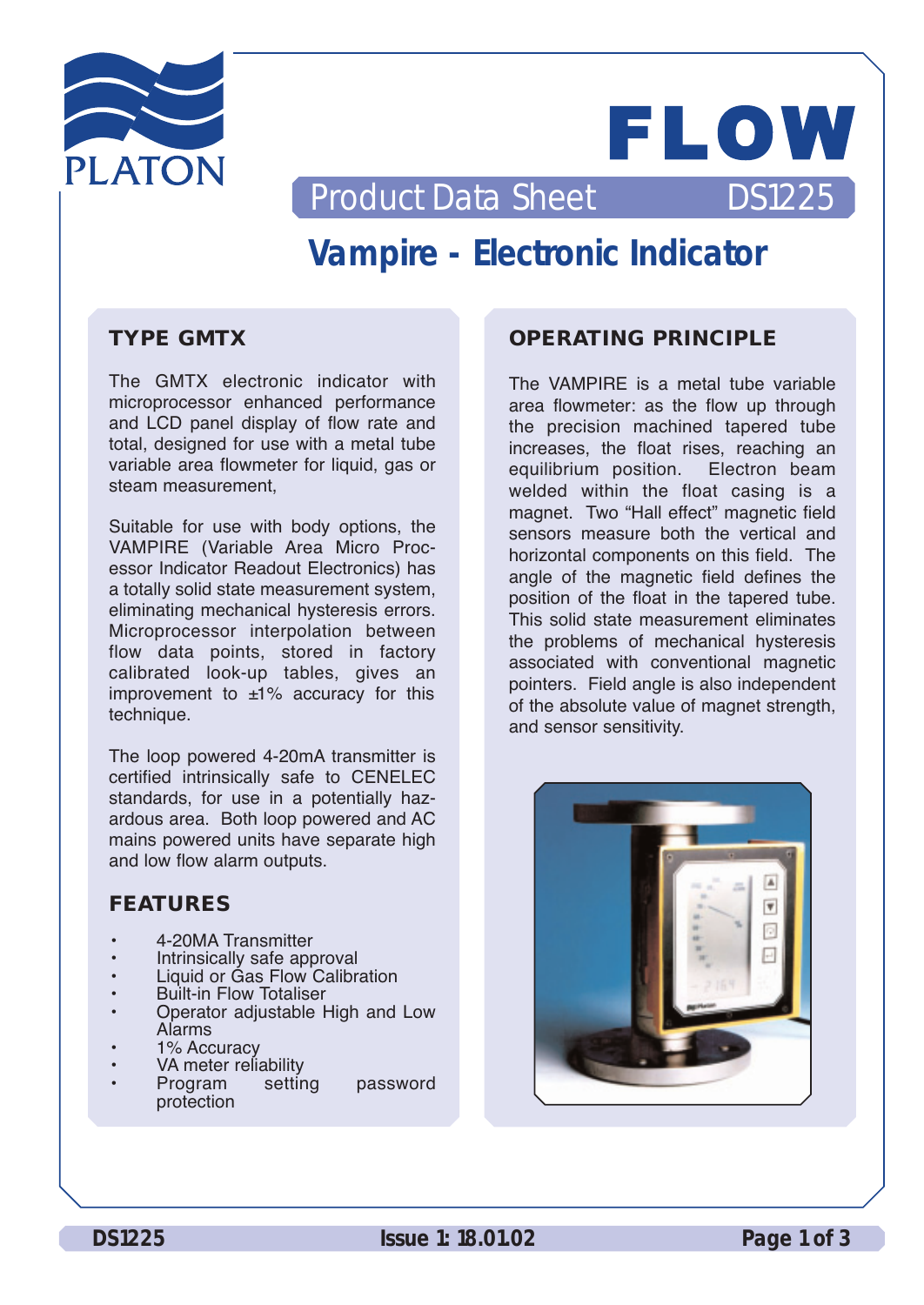The measurements are compared with a look-up table of field and flow data, stored in the VAMPIRE microprocessor memory on factory flow rig calibration. Flow rate is deduced accurately by interpolation between data points. The microprocessor converts the flow rate to correct Engineering units for the digital display on the LCD, adjusts the display meter pointer and 4-20mA output, sets the Alarm status and increments the totaliser as necessary.

Keypads on the VAMPIRE front panel are used to set flow alarm levels, zero the totaliser and select the digital display as rate or total. Via a password entry procedure, the site engineer can reset the display units or even rescale the flowmeter to allow for changes to process conditions. This programme also has selections to define what functions are accessible to the operator (without password), plus zero, span and time constant adjustments.

#### **FLOW RANGES**

| <b>Model</b><br><b>GMTX1</b> | <b>Flow Digit</b><br><b>Digit</b> | Water<br>(L/Hr) | Air<br>$(m^3/Hr)$ | Max AP<br>(mBar) |
|------------------------------|-----------------------------------|-----------------|-------------------|------------------|
| (15mm/1/2" Ø 250 Long) 1     |                                   | 160             | 5                 | 15               |
|                              | 2                                 | 250             | 7.5               | 30               |
|                              | 3                                 | 400             | 12                | 20               |
|                              | $\overline{4}$                    | 600             | 18                | 35               |
|                              |                                   |                 |                   |                  |

| GMTX2                 |                | 1000   | 30   | 15  |
|-----------------------|----------------|--------|------|-----|
| (25mm/1" Ø 250 Long)  | 2              | 1600   | 50   | 30  |
|                       | 3              | 2500   | 75   | 35  |
|                       | 4              | 4000   | 120  | 80  |
|                       | 5              | 6000   | 200  | 160 |
|                       | 6              | 10,000 | 360  | 400 |
| GMTX3                 |                | 6      | 180  | 30  |
| (50mm/2" Ø 250 Long)  | $\overline{2}$ | 10     | 300  | 40  |
|                       | 3              | 16     | 600  | 80  |
|                       | 4              | 25     | 1000 | 190 |
| GMTX4                 |                | 25     |      | 140 |
| (80mm/3" Ø 300 Long)  | $\overline{2}$ | 25     |      | 220 |
|                       | 3              | 60     |      | 525 |
| GMTX5                 |                | 100    |      | 440 |
| (100mm/4" Ø 400 Long) |                |        |      |     |

**NB** Ranges are quoted for Water at 20°C, Air at ATP (1.013 Bar and 20°C). Flow ranges for other fluids or process conditions on application. Units will be calibrated for customers specific conditions. Normally, scales offer 10:1 operating turndown. Pressure drops quoted are at maximum flow rates.

#### **SPECIFICATION**

| <b>Temperature</b>    | <b>GMTX: 50°C</b><br><b>GMTA: 70 °C</b>           |
|-----------------------|---------------------------------------------------|
|                       |                                                   |
| <b>Housing</b>        | Polyester coated aluminium.                       |
|                       | Weatherproof to IP65                              |
| Glands                | 4 off suitable for 2-5mm cable.                   |
| <b>Earth Stud</b>     | External M6 stud fitted.                          |
| <b>GMTXA</b>          | 85-265V. 50-60Hz. 0-2A<br>$max -$<br>current      |
|                       | consumption                                       |
| <b>GMTXD</b>          | 24Vdc loop powered (12V min, 30V max              |
| <b>Display</b>        | I CD                                              |
|                       | 0-100% analogue scale 90mm long.                  |
|                       | Digital Display, 4/5 digits 10mm high.            |
|                       | Selectable for Flow Rate or Total.                |
| Calibration           | $±1\%$ FSD                                        |
| Analoque output       | 20mA into $600Ω$ max.                             |
| <b>GMTXA</b>          |                                                   |
| <b>GMTXD</b>          | 4-20mA, 2 wire transmitter.                       |
| <b>Resolution</b>     | 0.5% on current output, 80mA                      |
| Alarm output          | GMTXA: 2 x 8A SPCO relays @ 230V ac max           |
|                       | 100mA, max switched 30V, Internal Impedance       |
|                       | $100\Omega$ .                                     |
|                       | GMTXD: 2 x open collector transistors.            |
| <b>Totaliser</b>      | Display 1-19,999. Pulse output selectable instead |
|                       | of flow alarm output. 50msec pulse length. Max    |
|                       | pulse rate 2/sec (GMTXD).                         |
| <b>Approvals</b>      | GMTXD is intrinsically safe approvded<br>to       |
|                       | CENELEC EExia IICT4.                              |
|                       | CRN (Contact Sales for details).                  |
| <b>Zener Barriers</b> | 28V. 300W for 20mA line.                          |
|                       | 10V, 50W for alarm signals.                       |